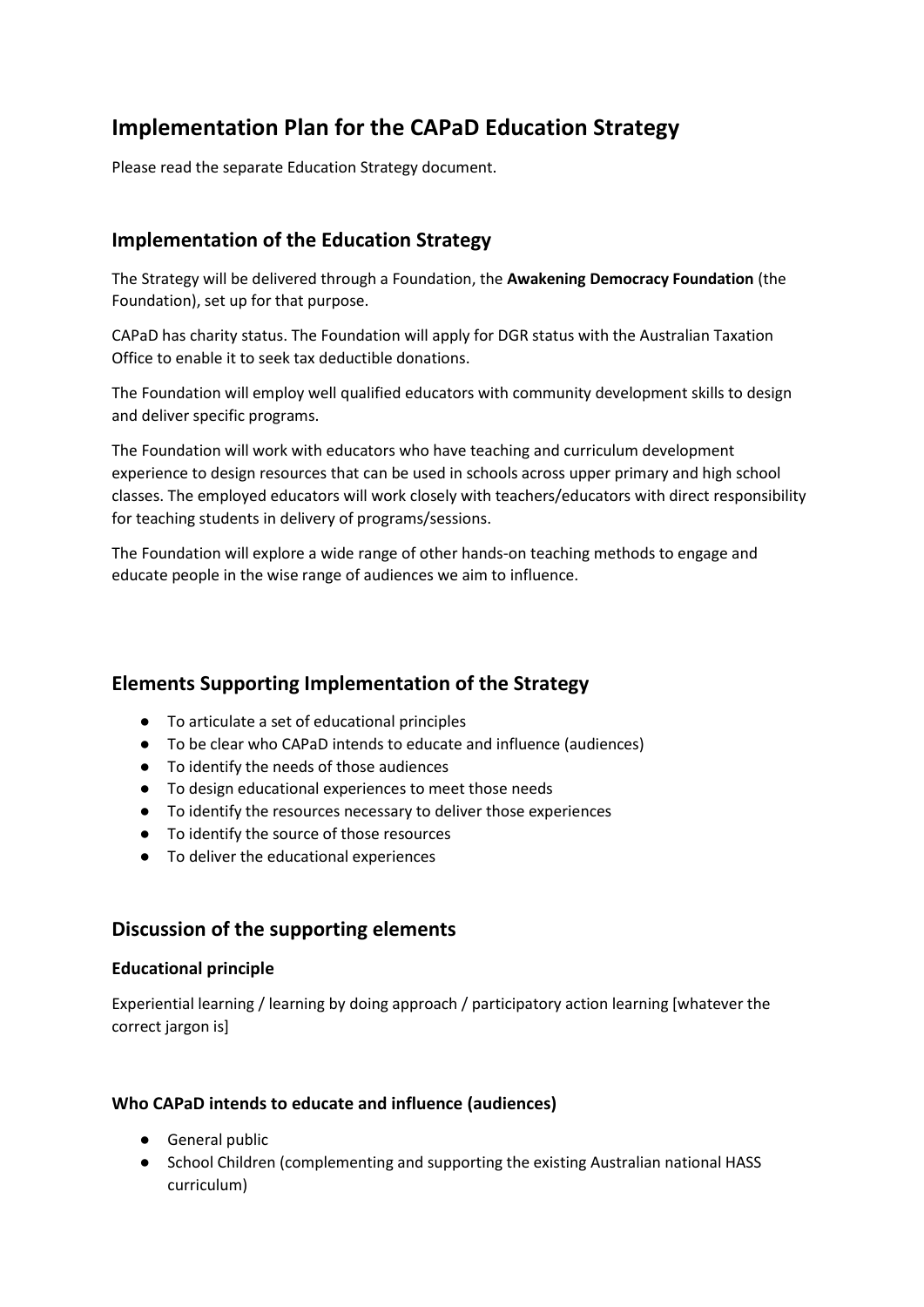- Youth
- Parliamentarians
- Others as they are identified.

### **Needs of those audiences**

#### **Generic needs**:

Inclusive, respectful, attentive communications

### **Audience specific needs**:

To be ascertained by needs analysis in collaboration with stakeholders from each audience group and literature review.

#### **Experiences to meet those needs**

- A variety of online video, text and face to face resources will be developed.
- Other experiences will be developed out of the needs analyses for specific audiences.
- School level education packages (using resources such as the Big Deal group) and resources to assist teachers in curriculum delivery. A focus would be on creating resources for teaching through a cross-curricular lens.

### **Resources necessary to deliver**

Personnel

Materials

Communications

These will be more fully identified as each of the educational experiences are developed.

## **Source of Resources**

#### **Volunteer time**

- The Awakening Democracy Foundation board time to govern the strategy and implementation will be voluntary.
- Where possible in kind support will be sought from collaborators and partners, so long as this does not detract from their achieving their own core missions.

#### **Donations**

- Donations will provide part of the resources for projects run by the Foundation, and
- The basic operational expenses for the administration of the Foundation and for preparation of philanthropic submissions.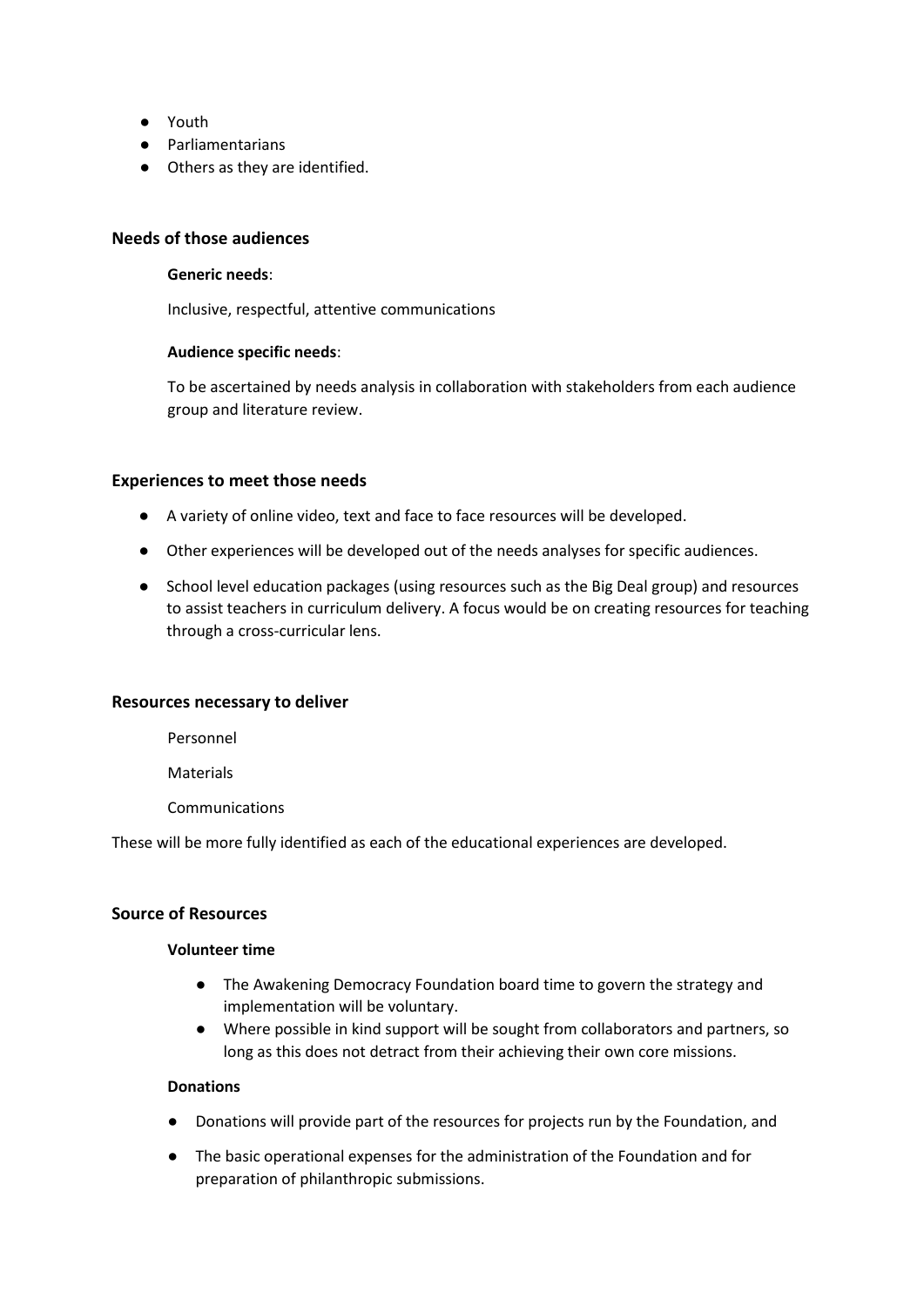### **Philanthropic grants (assured by charity status)**

Submissions to philanthropic organisations will be made on a project to project basis. Such organisations may include:

- Perpetual Impact Grants
- Reichstein Foundation
- Westpac Social Change Fellowship
- Social Ventures Australia

## **Content / Topics to be covered in implementation of the Strategy**

NOTE: This section will require revision and updating regularly.

### **Outcome Domain 1 – Government Systems**

Canberrans and Australians will better understand the government system in Australia including the electoral system, how parliament operates, the role of MPs/parliamentarians, the role of the public service, the different levels of government and their responsibilities.

### **Methods**

Locate and publicise existing resources that explain these factors.

Work with organisations who are already doing this work.

### **Topics**

### **Background topics**

- how the current Australian government system really works
- how politicians and MPs can spend and distribute public money
- how laws are created and made into law
- a new political system is possible and people power can make it happen

### **Models of governance and democracy**

- Indigenous governance models and how they influence democracy
- Democratic Governance models

### **Outcome Domain 2 – Influences on democracy**

Canberrans and Australians will be able to identify the factors that influence effective democracy.

### **Methods**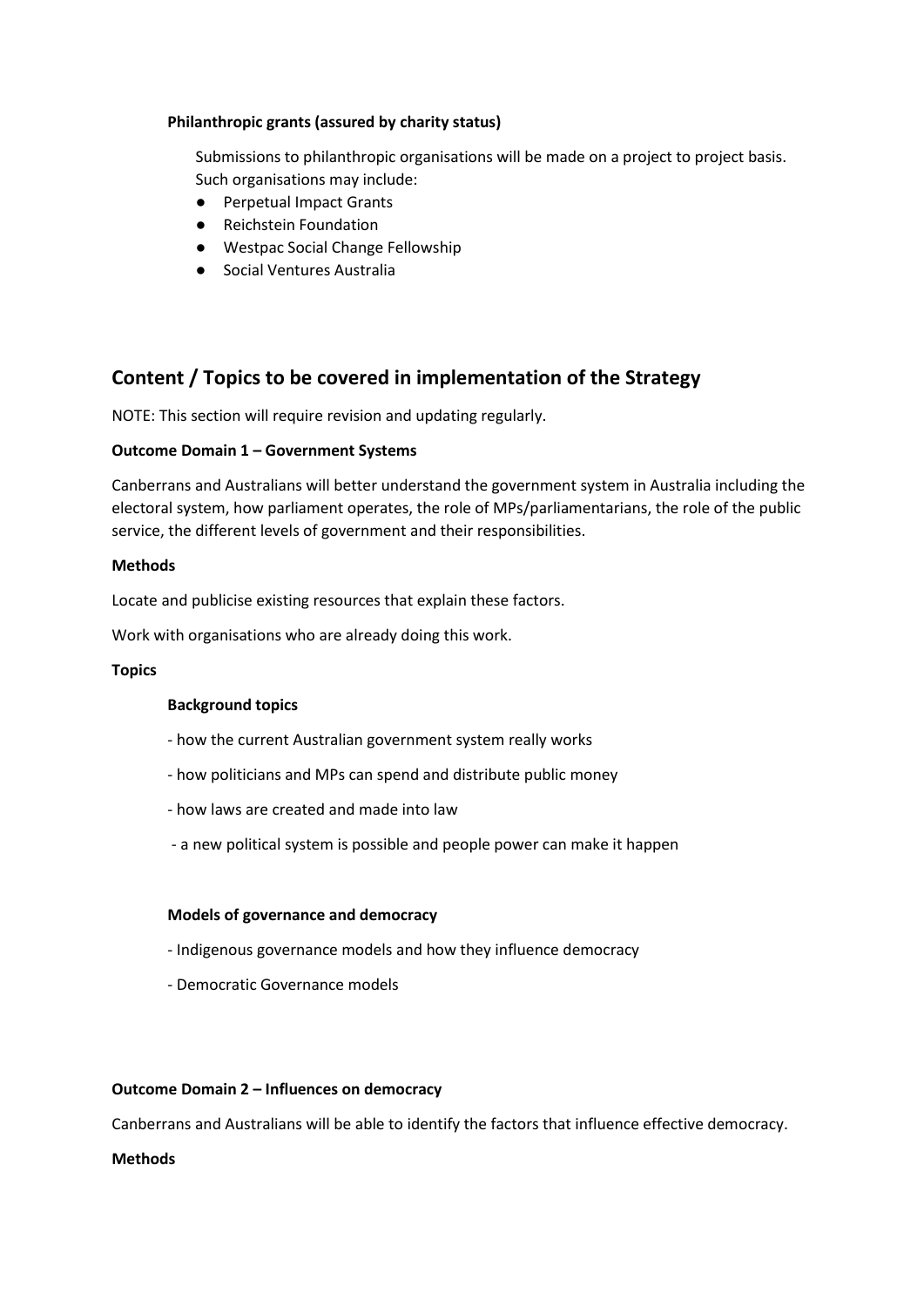Work with other organisations to produce and disseminate resources, hold events and publicise the role of these elements on influencing democracy and government:

- elected representatives
- political parties
- independent representatives
- local electorate community groups
- unelected players with power and money.

#### **Topics**

- how people can be influenced to vote against their own interests

#### *Media*

- the influence of the media and the goals of media ownership has on democracy
- how the media makes choices about what stories and narratives

are told

- how the human brain reacts to different stories and how this

influences the stories media tells

#### *Political Parties*

- how parties and independents influence democracy

#### *Business and Organisations*

- the influence of the think tanks, lobbyists and who sponsors them has on democracy
- the influence of the people who have power and money have on

#### democracy

- how the role of public institutions including the public service

can be compromised or undermined by people with power and money

#### **How good government and democracy can be undermined or strengthened**

- how popularism works
- how deliberative democracy works to influence democracy

- how public figures can use the media to undermine the integrity of public institutions that protect and strengthen democracy

- how laws can be made impotent or ineffective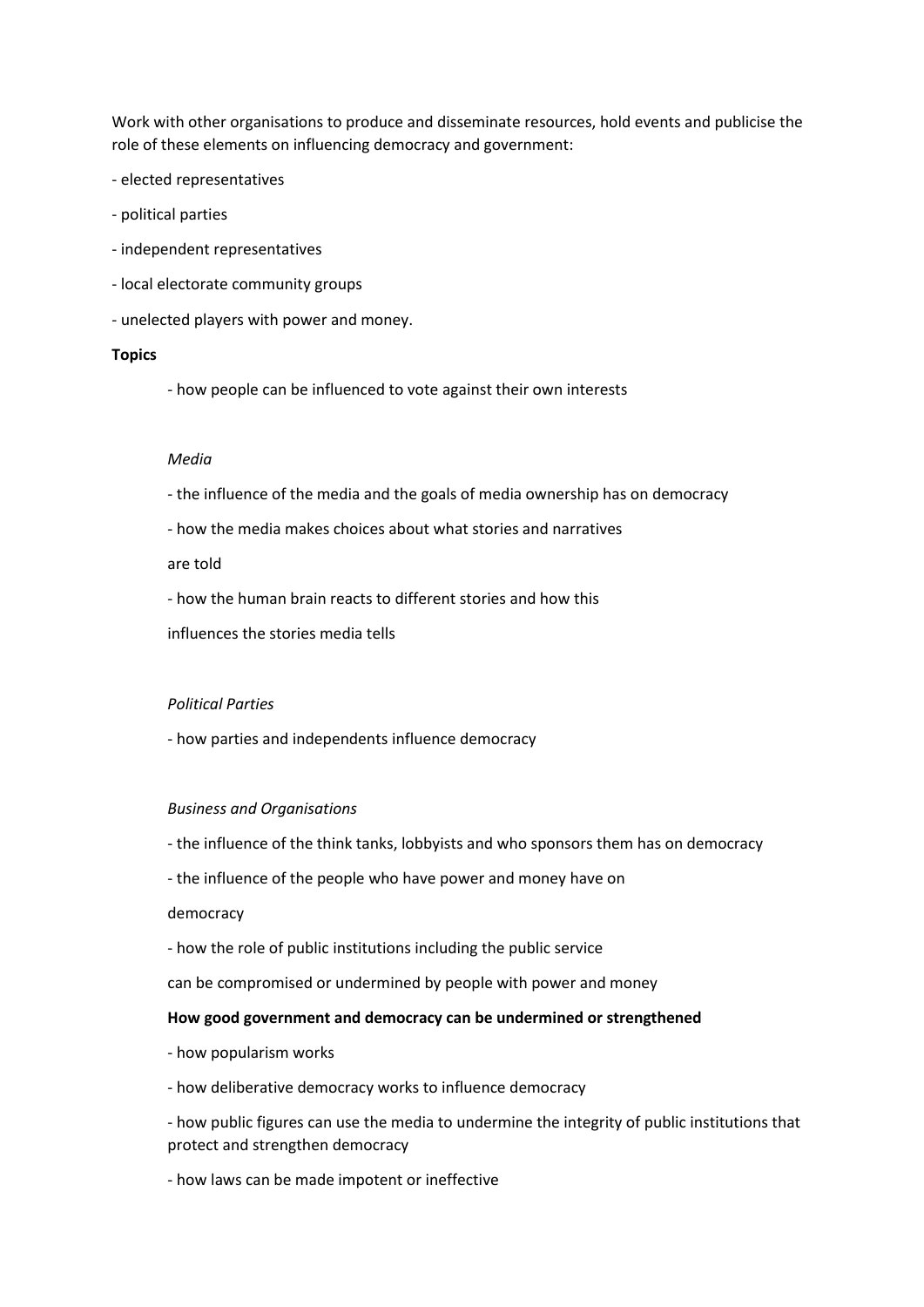## **Outcome Domain 3 – harnessing the political system**

Canberrans and Australians will develop skills in harnessing the political system collectively in communities and electorates to engage their MPs effectively in working for the public good at the local and national levels.

### **Methods**

Locate and publicise existing resources that explain these factors.

Through educational activities and events develop community and electorate group skills in establishing and running electorate and other community organisations and using these to identify community needs, prioritise these and report them to the communities and MPs.

Promote the methodology of citizens active in electorate groups engaging with their MPs on issues important to the electorate.

#### **Topics**

#### **Skills for active citizens**

- how collective wise decision-making works and how collective ignorant decision-making works

- how people can learn critical thinking to determine their own reasoning on contested views

#### **Helping your MP work for you**

- what is the role of the MP
- what an MP can do for their community
- how communities can work with their MP
- how communities can hold their MP accountable

### **Outcome Domain 4 – reforming the political system**

Canberrans and Australians will develop knowledge and skills in in effectively reforming the political system so that it effectively delivers for the public good.

#### **Methods**

Locate and publicise existing resources and campaigns already active in this domain and link people into those campaigns.

Encourage and support communities in electorates to engage as active citizens in developing their own campaigns for political reform with their MPs in a national context.

#### **Topics**

#### **Making good government**